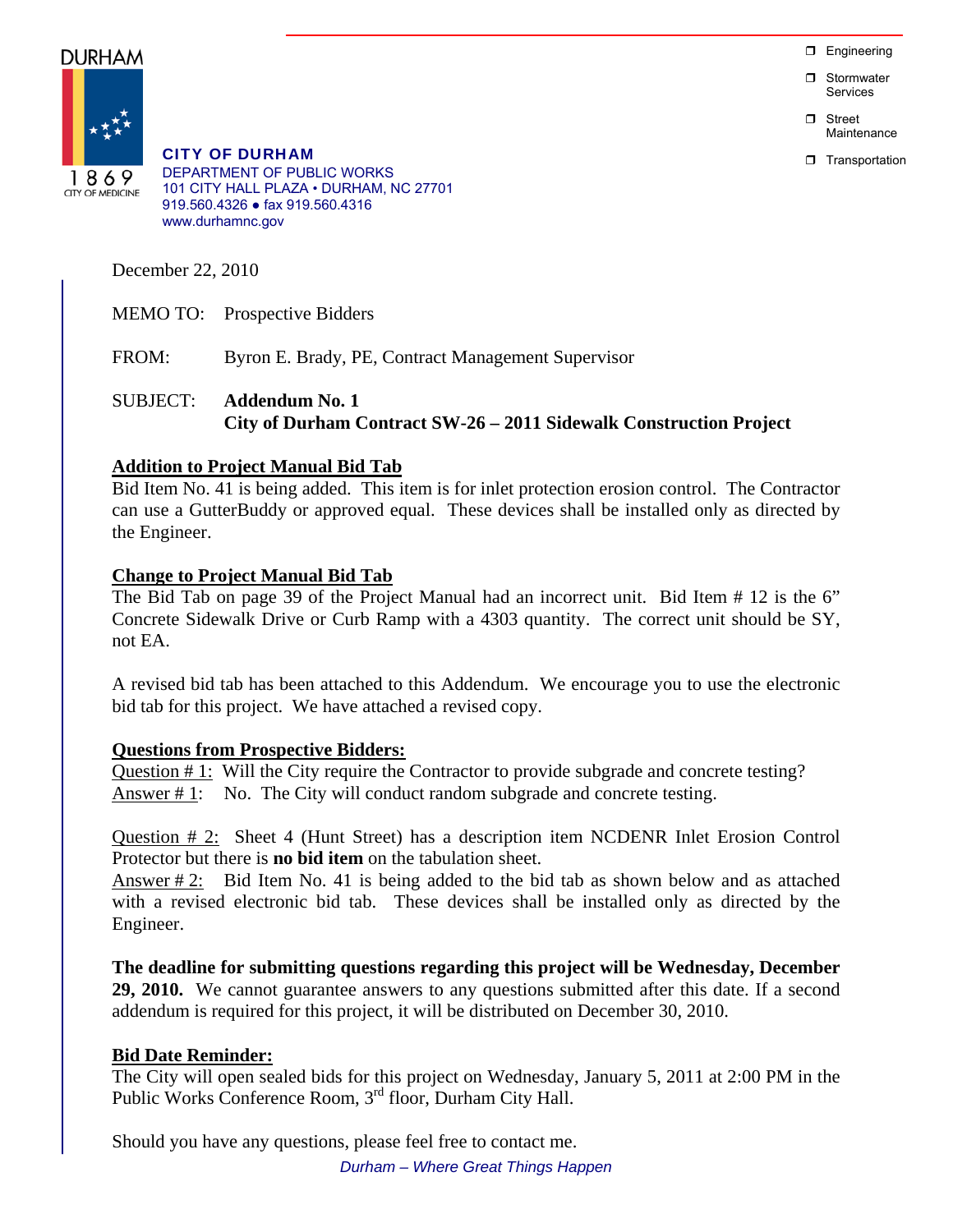## UNIT PRICE WORK

| <b>Ite</b><br>$\mathbf{m}$<br>No. | <b>Item Description</b>                                      | Unit      | Qty.           | <b>Unit Price</b> | <b>Item Value</b> |
|-----------------------------------|--------------------------------------------------------------|-----------|----------------|-------------------|-------------------|
| $\mathbf{1}$                      | <b>Construction Surveying and Stakeout</b>                   | LS        | 1              | \$                | \$                |
| $\overline{2}$                    | <b>Grading Construction Limits</b>                           | <b>CY</b> | 145            | \$                | \$                |
| 3                                 | <b>Borrow Excavation</b>                                     | <b>CY</b> | 500            | \$                | \$                |
| $\overline{4}$                    | <b>Borrow Material</b>                                       | <b>CY</b> | 500            | \$                | \$                |
| 5                                 | Remove Concrete Curb & Gutter                                | LF        | 1650           | \$                | \$                |
| 6                                 | Remove Granite Curb and Stockpile                            | LF        | 420            | \$                | \$                |
| 7                                 | Remove Concrete Sidewalk or Driveway                         | SY        | 1587           | \$                | \$                |
| 8                                 | Sawing Concrete or Asphalt                                   | LF        | 2145           | \$                | \$                |
| 9                                 | Concrete Curb & Gutter (30")                                 | LF        | 1648           | \$                | \$                |
| 10                                | Concrete Drive & Gutter                                      | SY        | 780            | \$                | \$                |
| 11                                | 4" Concrete Sidewalk or Drive                                | SY        | 3542           | \$                | \$                |
| 12                                | 6" Concrete Sidewalk, Drive or Curb Ramp                     | SY        | 4303           | $\mathcal{S}$     | \$                |
| 13                                | <b>Truncated Dome Ramp</b>                                   | EA        | 66             | \$                | \$                |
| 14                                | <b>Adjust Water Meter Box</b>                                | EA        | 17             | \$                | \$                |
| 15                                | <b>Adjust Sewer Service Cleanout</b>                         | EA        | 17             | \$                | \$                |
| 16                                | Tree Removal (4 Inch To 6 Inch)                              | EA        | 3              | $\mathcal{S}$     | \$                |
| 17                                | Tree Removal (19 Inch To 24 Inch)                            | EA        | 5              | \$                | \$                |
| 18                                | Tree Removal (25 Inch To 36 Inch)                            | EA        | 10             | \$                | \$                |
| 19                                | Tree Removal (37 Inch To 48 Inch)                            | EA        | 5              | \$                | \$                |
| 20                                | Landscape Removal and Tree Trimming                          | LS        | $\mathbf{1}$   | \$                | \$                |
| 21                                | Stone for Tree Protection (#57)                              | TN        | 98             | \$                | \$                |
| 22                                | Mulching for Tree Protection (4" - 6" depth)                 | SY        | 800            | \$                | \$                |
| 23                                | <b>Tree Protection Fencing</b>                               | LF        | 180            | \$                | \$                |
| 24                                | <b>Striping Removal</b>                                      | LF        | 140            | \$                | \$                |
| 25                                | Pedestrian Crosswalk Striping - Standard 8"<br>Strip         | LF        | 1001           | \$                | \$                |
| 26                                | Pedestrian Crosswalk Striping - High<br>Visibility 24" Strip | LF        | 230            | \$                | \$                |
| 27                                | <b>Traffic Control</b>                                       | LS        | 1              | $\mathcal{S}$     | \$                |
| 28                                | Stone Bedding for RCP $(\# 57)$                              | TN        | 21             | $\mathcal{S}$     | \$                |
| 29                                | 15" RCP Cut (0 - 6 feet)                                     | LF        | 60             | \$                | \$                |
| 30                                | Type 1 Basin - Complete (0 - 4 feet)                         | EA        | $\overline{2}$ | $\mathbb{S}$      | \$                |
| 31                                | Type 11 Basin - Complete (0 - 4 feet)                        | EA        | $\mathbf{1}$   | $\mathcal{S}$     | \$                |
| 32                                | Extra Depth Catch Basin & Manhole (6"<br>increments)         | <b>VF</b> | $\overline{4}$ | $\mathcal{S}$     | \$                |
| 33                                | <b>Convert Existing Basin to Manhole</b>                     | EA        | $\overline{2}$ | \$                | \$                |
| 34                                | Existing Manhole Adjustment (6"<br>Increments)               | VF        | $\mathbf{1}$   | \$                | \$                |
| 35                                | Street Sidewalk Stormwater Flume (4"x 12"<br>x 5"            | EA        | 16             | \$                | \$                |
| 36                                | Asphalt Surface Course, Type S9.5B                           | TN        | 14             | \$                | \$                |